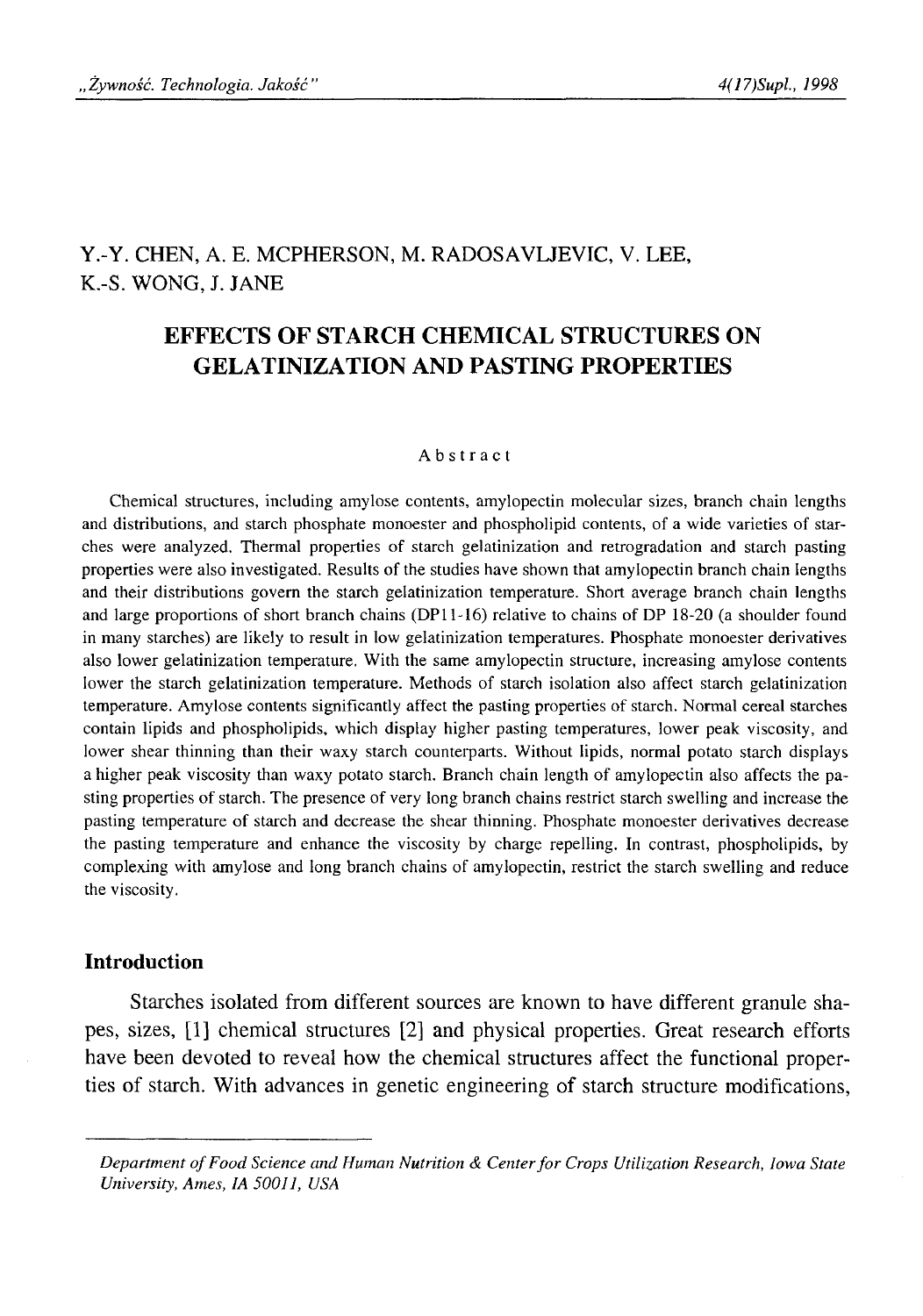there are increasing needs of understanding how the structures of starch should be changed to deliver desired properties for market needs.

The advances in analytical techniques have enabled us to elucidate the fine structures of starch and to gain additional knowledge of how chemical structures of starches govern the functional properties. In the past decade, my colleagues and I have focused our efforts on the study of starch structures and functional properties and to develop correlation between the two. In this lecture, I will report some results of our recent findings on amylose contents, amylopectin molecular sizes, branch chain lengths, distributions, and starch phosphate monoesters and phospholipids contents of a wide variety of starches and their effects on the gelatinization, retrogradation, and pasting properties of starch.

# **How do starch chemical structures affect the gelatinization and retrogradation?**

Studies have shown that different starches gelatinize at different temperatures which vary in a wide range. For example, potato starch, wheat starch, and waxy rice starch are known to have relatively low onset gelatinization temperatures, about 57- 58°C, whereas high-amylose maize, ae waxy maize, and normal rice starches have high onset gelatinization temperature at about 71°C (Table 1). Onset gelatinization temperatures of normal maize and waxy maize starches are similar  $(\sim 64^{\circ}C)$ , and that of normal glacier, waxy, and high-amylose glacier barley starches are also similar (59-60°C). These results confirm that increasing amylose contents do not cause an increase in gelatinization temperature. When the amylopectin structures of two starches are similar, increasing amylose contents is known to slightly decrease the gelatinization temperature. This can be attributed to amylose being interspersed among amylopectin molecules and interrupts the crystalline structure of starch granules.

Branch chain lengths of amylopectin and their distributions play the major role on affecting the gelatinization temperature of starch. Without other structural differences, such as phosphate monoester contents, a starch which contains longer branch chain lengths displays a higher gelatinization temperature. For example, high-amylose maize starches and ae-waxy maize starch, containing longer branch chains, display substantially higher gelatinization temperatures. In contrast, waxy and sweet rice starches have short branch chains and display low gelatinization temperatures.

Branch chain-length distributions of amylopectin (proportions of short and long branch chains) also significantly affect starch gelatinization temperature. Profiles of high-performance anion-exchange chromatography equipped with a post-column enzyme reactor and a pulsed amperometric detector (HPAEC-ENZ-PAD) [3, 4] have shown that most starches display a shoulder at DP 18-20 [5, 6]. On the basis of 3.5 Å for each glucose anhydrous unit, a branch chain of DP 19 has a chain length of about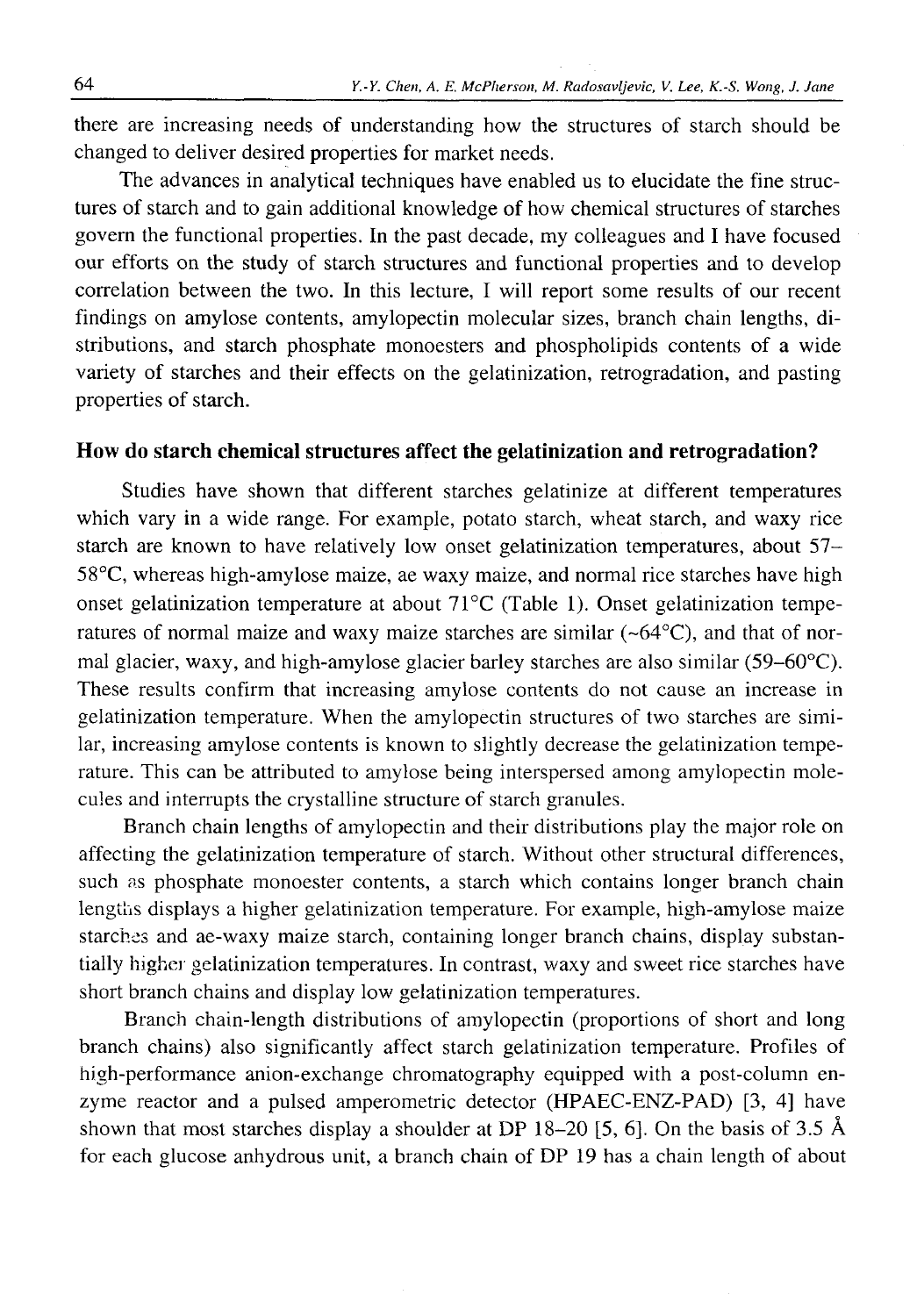66.5Å. equivalent to the full length of the crystalline region in amylopectin clusters obtained by neutron scattering studies (7). We have observed that a lower population ratio of branch chains with DP 18-20 compared with the population of peak chainlength (vary from DP 12 to DP 16) results in a lower gelatinization temperature of the starch. HPAEC-ENZ-PAD histograms of debranched amylopectins of high-amylose maize starch and ae-waxy maize starch display a shoulder of DP 18-20 at about the same intensity level as the peak chain length (DP 16), indicating a large proportion of branch chains extending full length of the crystalline region. Consequently, the amylopectin crystallites of the high-amylose maize and ae-waxy maize starch have fewer

Table 1

| Type             | $T_o^b$ (°C)                 | $T_p^c$ (°C)   | $T_c^d$ (°C)    | $\Delta H^e$ (J/g) |
|------------------|------------------------------|----------------|-----------------|--------------------|
| Normal maize     | $64.4 \pm 0.4$ <sup>sd</sup> | $69.4 \pm 0.2$ | $80.4 \pm 0.4$  | $13.2 \pm 0.2$     |
| Waxy maize       | $64.2 \pm 0.2$               | $69.4 \pm 0.1$ | $81.2 \pm 0.2$  | $15.8 \pm 0.2$     |
| Du waxy maize    | $65.6 \pm 0.5$               | $73.6 \pm 0.1$ | $88.3 \pm 0.0$  | $16.3 \pm 0.3$     |
| Ae waxy maize    | $71.3 \pm 0.2$               | $78.8 \pm 0.4$ | $95.8 \pm 0.7$  | $18.8 \pm 0.2$     |
| Amylomaize V     | $71.0 \pm 0.4$               | $81.3 \pm 0.4$ | $112.6 \pm 1.2$ | $19.5 \pm 1.5$     |
| Amylomaize VII   | $70.6 \pm 0.3$               | NA             | $129.4 \pm 2.0$ | $16.2 \pm 0.8$     |
| Normal rice      | $71.1 \pm 0.4$               | $75.9 \pm 0.5$ | $87.6 \pm 0.4$  | $15.9 \pm 0.6$     |
| Sweet rice       | $59.1 \pm 0.4$               | $64.7 \pm 0.4$ | $77.4 \pm 0.6$  | $15.8 \pm 0.3$     |
| Waxy rice        | $57.1 \pm 0.5$               | $63.2 \pm 0.5$ | $80.1 \pm 0.6$  | $15.3 \pm 0.1$     |
| Wheat            | $57.5 \pm 0.4$               | $61.7 \pm 0.3$ | $73.9 \pm 0.4$  | $11.3 \pm 0.1$     |
| Barley           | $57.3 \pm 0.2$               | $60.3 \pm 0.2$ | $71.1 \pm 0.3$  | $10.2 \pm 0.6$     |
| Waxy amaranth    | $70.4 \pm 0.4$               | $75.1 \pm 0.0$ | $83.3 \pm 0.2$  | $13.2 \pm 0.5$     |
| Cattail millet   | $67.6 \pm 0.6$               | $72.0 \pm 0.1$ | $83.3 \pm 0.2$  | $15.4 \pm 0.5$     |
| Mung bean        | $69.7 \pm 0.1$               | $72.3 \pm 0.2$ | $84.2 \pm 0.3$  | $12.5 \pm 0.4$     |
| Chinese taro     | $67.9 \pm 0.2$               | $72.8 \pm 0.6$ | $88.0 \pm 0.6$  | $16.4 \pm 0.2$     |
| Tapioca          | $62.4 \pm 0.2$               | $67.7 \pm 0.5$ | $86.2 \pm 0.3$  | $15.7 \pm 0.5$     |
| Potato           | $58.2 \pm 0.1$               | $61.5 \pm 0.1$ | $73.8 \pm 0.5$  | $17.3 \pm 0.1$     |
| Lotus root       | $61.1 \pm 0.6$               | $66.3 \pm 0.8$ | $77.9 \pm 0.6$  | $15.2 \pm 0.5$     |
| Green leaf canna | $59.3 \pm 0.3$               | $65.4 \pm 0.4$ | $80.3 \pm 0.3$  | $15.5 \pm 0.4$     |
| Green banana     | $69.3 \pm 0.3$               | $72.6 \pm 0.3$ | $80.4 \pm 0.3$  | $18.4 \pm 0.5$     |
| Water chestnut   | $59.3 \pm 0.6$               | $70.4 \pm 0.8$ | $87.4 \pm 0.9$  | $14.9 \pm 0.2$     |

Thermal properties of starch gelatinization determined by differential scanning calorimetry<sup>a</sup>

<sup>a.</sup> The values are averages of at least three starch samples with at least three replicates of each sample.

b. Onset temperature.

c' Peak temperature.

d. Completion temperature.

e' Enthalpy of starch gelatinization.

sd. Standard deviation.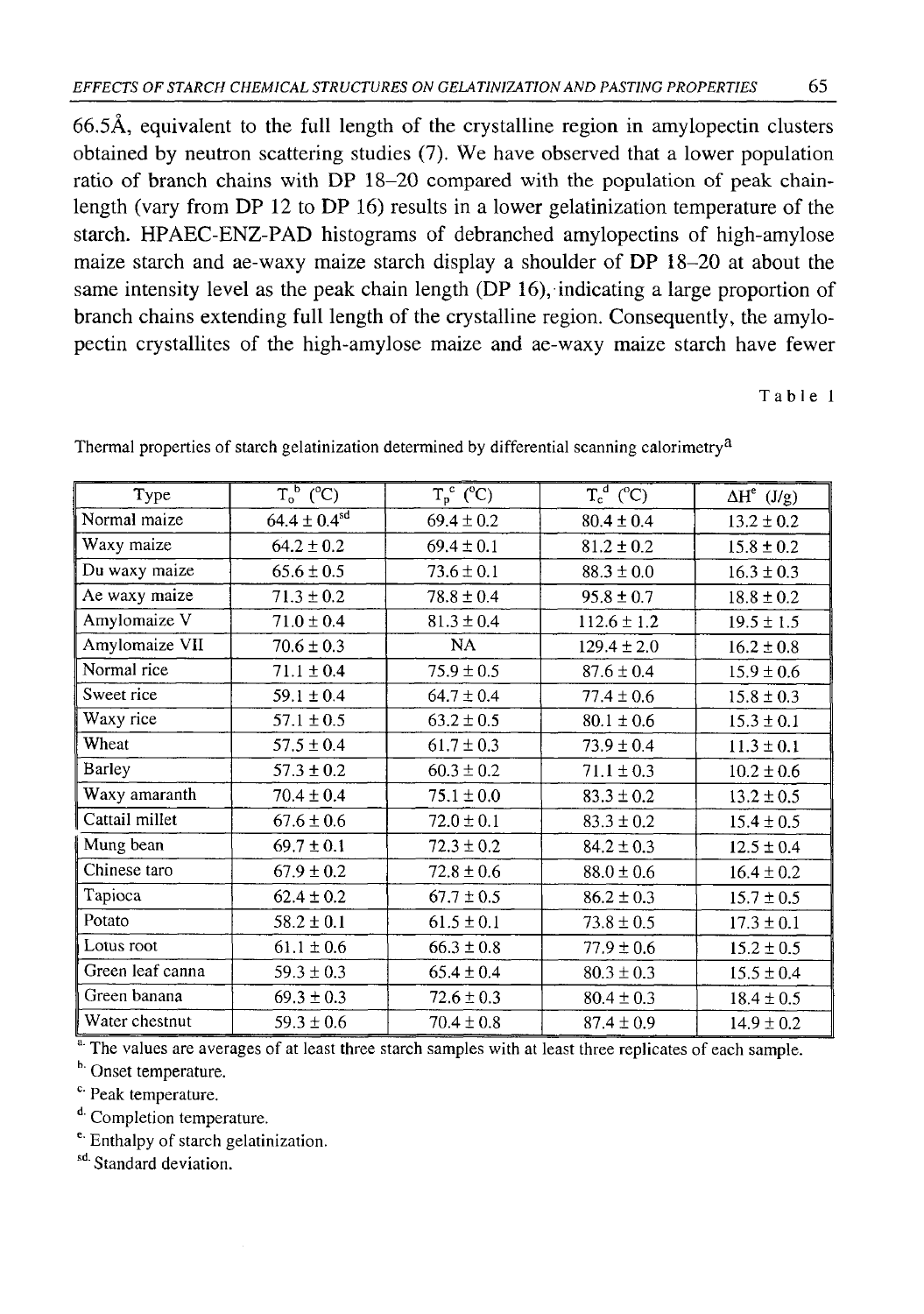defects caused by the presence of short chains. The crystallites are, thus, more difficult to melt and gelatinize at a higher temperature. In contrast, wheat starch and barley starch display a distinguishable shoulder of DP 18-20 at a substantially lower population level than that of peak chain length of DP 11 and 12. The large proportion of short chains present in the crystallites, causing defects to the crystallites, results in substantially lower gelatinization temperatures (57-59°C).

Phosphate monoester derivatives are found in amylopectin of many starches, mostly tuber, root and legume starches. Phosphate monoesters are covalently attached mainly to carbon-6 of glucose which is at least nine glucose units away from the branch linkage (reducing end) [8 , 9]. Results obtained from X-ray crystallography [10], DSC thermal properties [11], and Naegeli dextrin [12] have shown that the phosphate monoesters are located in the crystalline region. Starch phosphate monoesters each carries two negative charges; the phosphate groups repel one another and destabilize the starch crystalline structure, thus, reduce the gelatinization temperature. The best known example is potato starch. Potato amylopectin has one of the longest average branch chain length, but because the amylopectin carries a large number of phosphate monoesters ( $\sim 0.08\%$  phosphorus), it has a very low gelatinization temperature at 57 $\degree$ C.

Methods of starch isolation also affect the gelatinization temperature of starch. We have observed difference between waxy amaranth starch isolated by alkaline method [13] and by enzymatic method [14]. The same starch isolated by alkaline method displayed an onset gelatinization  $(T_0)$  of 70.6°C with an enthalpy change of 16.3 J/g, whereas the one by enzymatic method displayed  $T_0$  of 66.7°C and an enthalpy change of 13.2 J/g. The difference can be attributed to alkaline treatment causing damage to the crystalline structure of the starch.

Retrogradation rate of starch is mainly dependent on branch chain length of amylopectin and phosphate monoester derivatives. Starches which have very short average branch chains tend to have slow retrogradation rates. Examples are waxy and sweet rice starches and waxy amaranth starch. Starches with long branch chains and high-amylose contents have high tendency to retrograde, such as high-amylose maize, high-amylose barley and ae-waxy maize starch. du-Waxy maize starch, which has a relatively short average chain length but possesses some very long branch chains, also displays a fast retrogradation rate.

### **How do starch chemical structures affect the pasting properties?**

Amylose is known to be present radially in a starch granule and intertwined with amylopectin [15, 16]. Lipid contents in cereal starches are found to correlate positively with the amylose contents [17]. Up to 50% of amylose has been found complexed with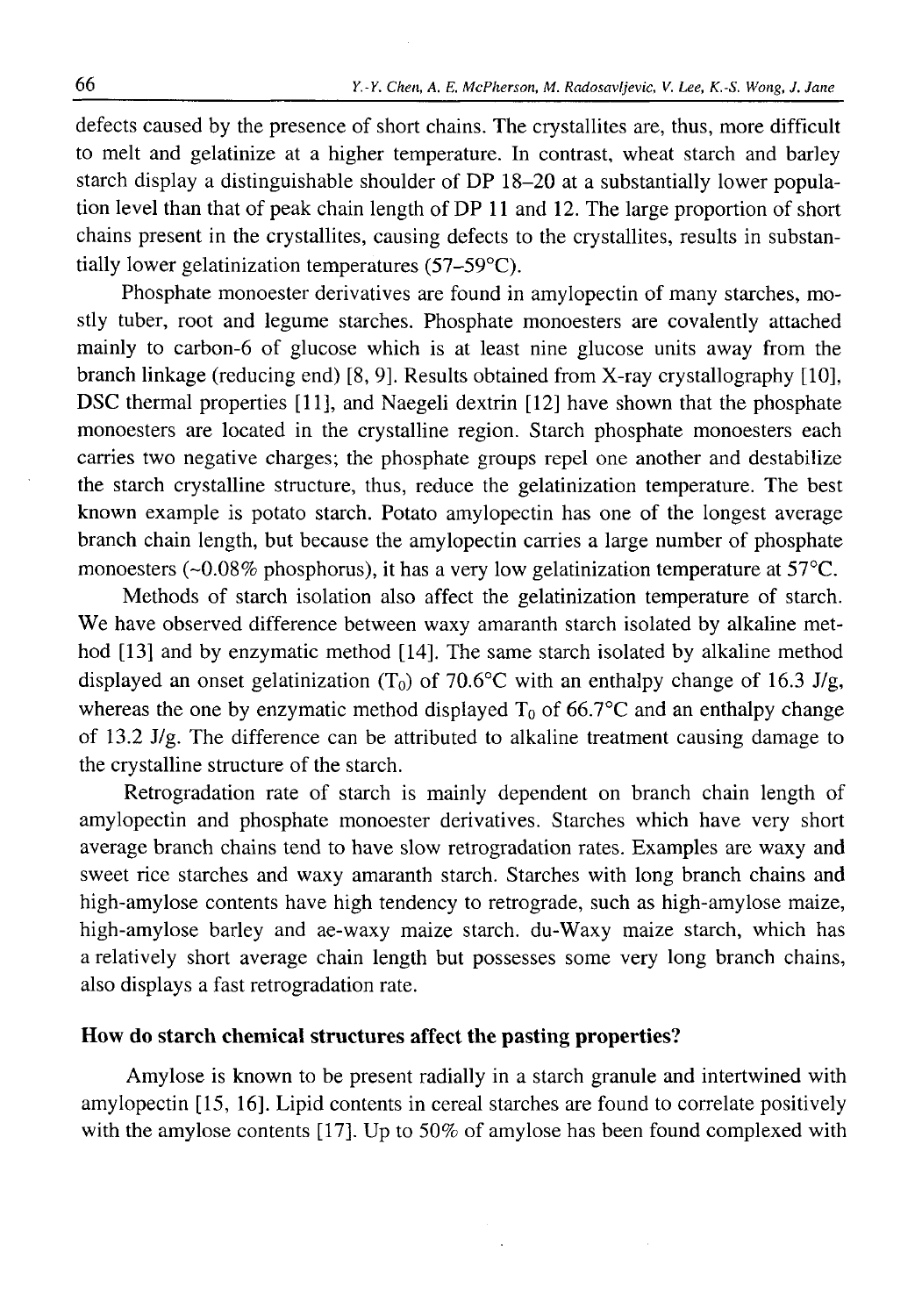lipids in a single helical conformation [18]. Therefore, the amylose content of starch significantly affect starch swelling and pasting properties.

For all the cereal starches investigated by using an amylograph, the pasting temperature increase with the increase of amylose content. For example, onset pasting temperatures of waxy maize, normal maize, and high-amylose maize V starches are 69.5°C, 82°C, and 95°C, respectively (Figure 1). Onset pasting temperatures of waxy rice and normal rice starches are 64.1°C and 79.9°C, respectively (Figure 2). The increased onset pasting temperature can be attributed to amylose-amylopectin interaction. This interaction in cereal starch is further enhanced by amylose-lipid complex. As a consequence, the amylose restricts the swelling of starch granule after gelatinization. Viscosity development is delayed to a higher pasting temperature. Peak viscosities of cereal starches are also reduced with the increase of amylose content as demonstrated in maize (Figure 1) and in rice starches (Figure 2) containing different amylose contents.



Fig. 1. Rapid Visco-Analyzer pasting profiles of various maize starches.

Increasing amylose contents, however, reduces shear thinning and results in a higher hot-past viscosity. This phenomenon is related to restricted granule swelling. When a starch granule is not fully swollen, it is less fragile and can resist shear force and retains integrity. Increasing amylose also increases set-back viscosity, a difference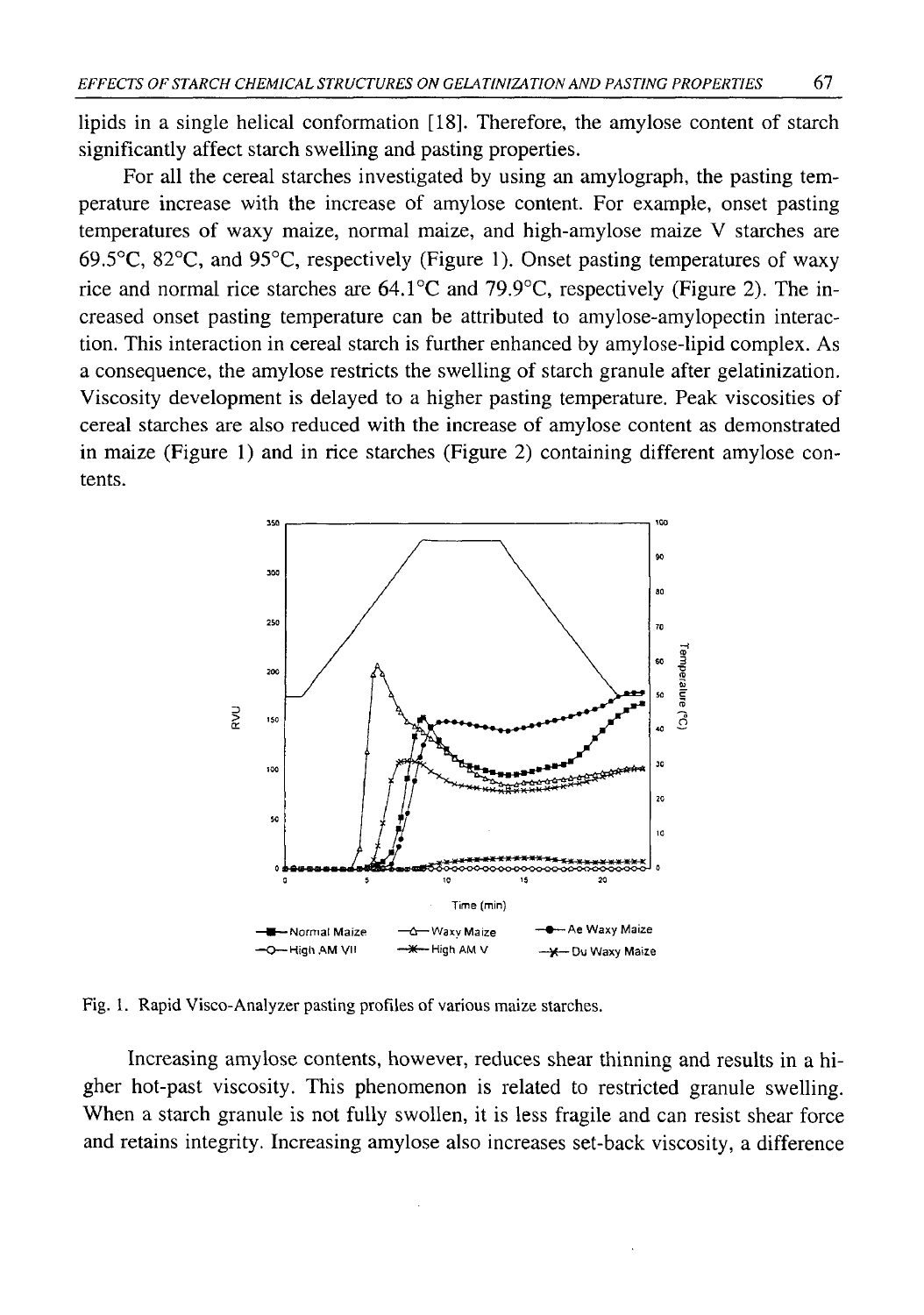in viscosity between hot-past viscosity and final viscosity after cooling. Set back is a phenomenon attributed to amylose in the solution forming a gel network matrix.

Branch chain lengths of amylopectin also affect pasting properties. Examples are shown in waxy maize, du waxy maize starch, and ae waxy maize (Figure 1). All three waxy starches contain no amylose, but branch chain lengths of the three differ. Waxy maize, du waxy maize, and ae waxy maize starch consist of average chain length of DP 23.5, DP 23.1, and DP 29.5, respectively, du Waxy maize starch consists of a small number of very long branch chains, up to DP 80, whereas waxy maize starch consists of no detectable chains longer than DP 73. ae Waxy maize starch has a large number of long chains to DP 84. With the increase of long branch chains, the pasting temperature of du waxy maize and ae waxy maize starch increase. The onset pasting temperatures of waxy maize, du waxy maize, and ae waxy maize are 69.5°C, 75.7°C, and 83.2°C, respectively. Peak viscosity of the three starches are 205 Rapid ViscoAnalyzer unit (rvu), 109 rvu, and 162 rvu, respectively, and the shear-thinning of the starches decrease to 121 rvu, 32 rvu, and 12 rvu, respectively. These results suggest that the presence of very long branch chains in starch also retain the integrity of swollen granules and resist to shear thinning.



Fig. 2. Rapid Visco-Analyzer pasting profiles of waxy, sweet, and normal rice starches.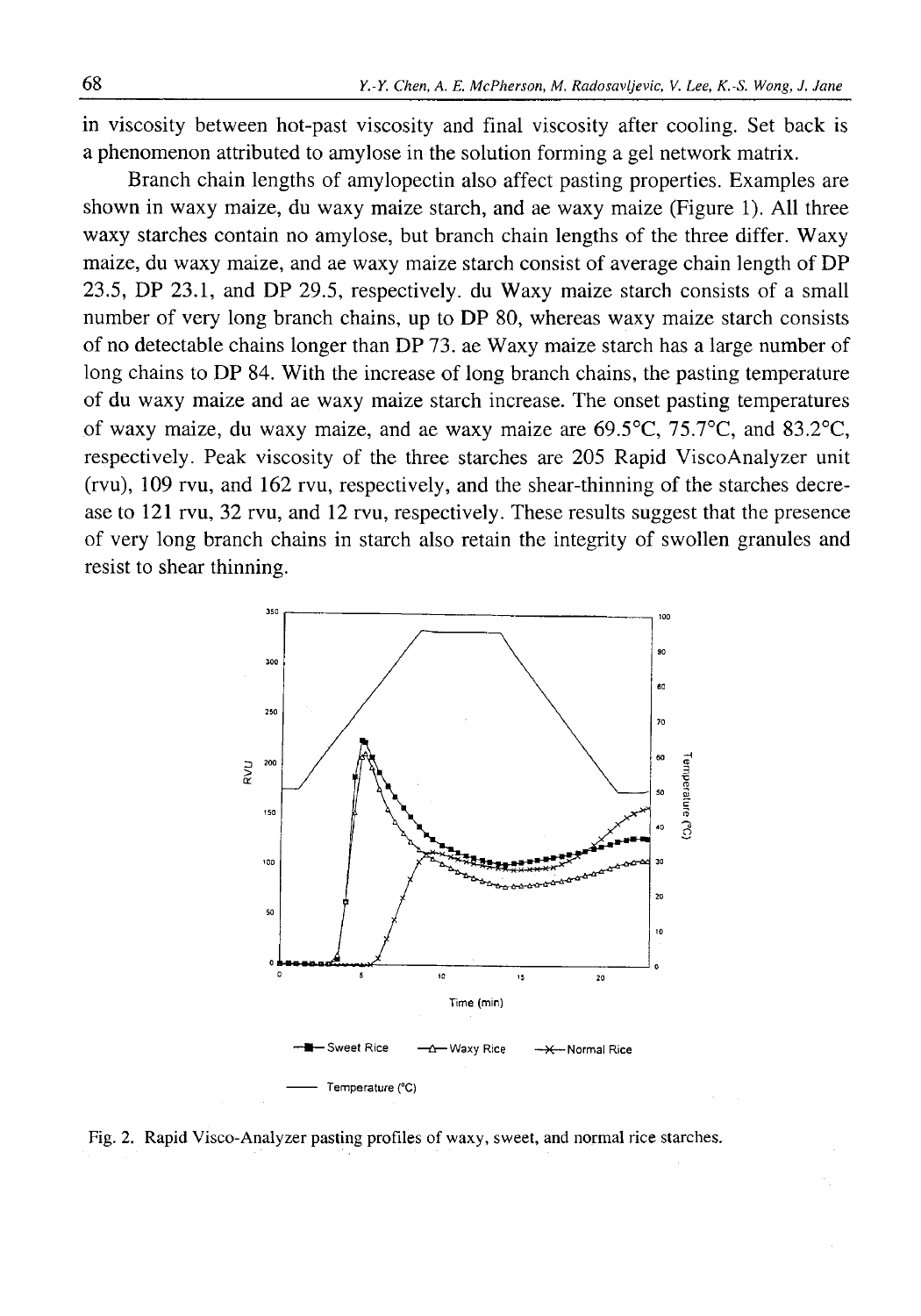Starch phosphate monoesters enhance the peak viscosity and clarity of starch pastes, resulted from their charge repelling. The best example in nature is potato starch. Potato starch displays a very high peak viscosity of 702 rvu, compared with 152 rvu of normal maize starch and 173 rvu for tapioca starch. As a result of highly swelling of starch granules, potato starch paste also suffers a substantial amount of shear thinning of -537 rvu. Phosphate monoester derivatives also enhance the stability of starch paste, slowing down starch retrogradation.

In contrary to the general observation that waxy starch has a higher peak viscosity than its normal starch counterpart, waxy potato starch has a lower peak viscosity and a slightly higher onset pasting temperature than does normal potato starch (Figure 3). Waxy potato starch has a slightly lower phosphate monoester content (0.066%) and slightly shorter branch chain lengths. The difference in their peak viscosity is mainly attributed to that amylose in the normal potato starch intertwine with amylopectin and hold the integrity of highly swollen granules, which results in the extremely high peak viscosity. Without amylose, waxy potato starch granules disperse promptly and, thus, does not reach to the same level of peak viscosity as does normal potato starch.



Fig. 3. Rapid Visco-Analyzer pasting profiles of waxy, and normal potato starches.

In contrast to phosphate monoesters, phospholipids have opposite effects on starch paste properties. Phospholipids are powerful complexing agents, which form helical complex with amylose and with long chains of amylopectin. As a result of the helical complex formation with amylose, starch granule swelling is retarded and di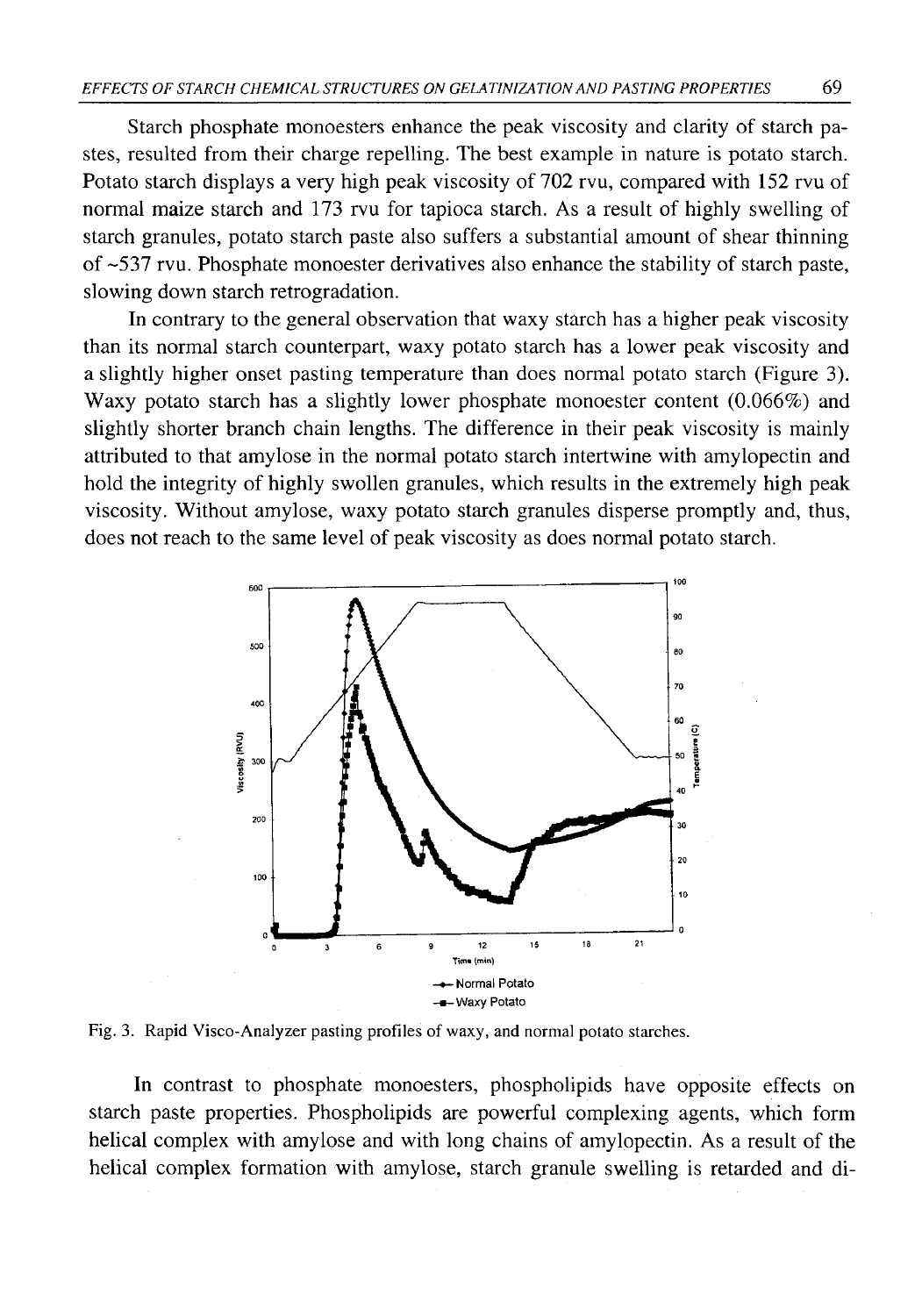splays a very low peak viscosity, such as for wheat and barley starch. Wheat and barley starches have very low peak viscosity of 104 rvu and 88 rvu, respectively.

In conclusion, there is a better understanding of how starch structures control the gelatinization and pasting properties. Experimental results have shown that branch chain length and distribution govern the gelatinization temperature, enthalpy changes, rates of retrogradation, and pasting temperature and paste viscosity. Amylose contents predominantly affect pasting properties and rate of retrogradation. Phosphate monoester derivatives significantly affect the gelatinization, retrogradation, and pasting properties, and phospholipids increase the pasting temperature and reduce the peak viscosity.

### **REFERENCES**

- [1] Jane J., Kasemsuwan T., Leas S., Zobel H.F., Robyt J.F.: Starch/Stärke, 46,1994,121.
- [2] Hizukuri S.: [in] Carbohydrate in Food. Ed. A.-C. Eliasson, Marcel Dekker, New York, NY, 1996, 347.
- [3] Wong K.S., Jane J.: J. Liq. Chromatogr., **18,**1995,63.
- [4] Wong K.S., Jane J.: J. Liq. Chromatog., 20, 1997, 297.
- [5] Hanashiro I., Abe J., Hizukuri S.: Carbohydr. Res., **283,** 1996,151.
- [6] Shi Y.-C., Seib P.A.: Carbohydr. Polym., 26, 1995, 141.
- [7] Jenkins P.J., Cameron R.E., Donald A.M.:Starch/Staerke, 45,1993,417.
- [8] Hizukuri S., Shirasaka K., Juliano B.O.: Starch/Staerke, 1983,**35,** 348.
- [9] Hizukuri S., Abe J.: [in] Plant Polymeric Carbohydrate, Royal Soc. Chem., 1993, 16.
- [10] Muhrbeck P., Svensson E., Eliasson A.-C.: Starch/Staerke, 43, 1991, 466.
- [11] Muhrbeck P., Eliasson A.-C.: J. Sci. Food Agric., 55, 1991, 13.
- [12] McPherson A.E., Jane J.: Unpublished data.
- [13] Myers D.J., Fox S.R.: Cereal Chem., **71,** 1994, 96.
- [14] Radosavljevic M., Jane J., Johnson L.A.: Cereal Chem. In press.
- [15] Jane J., Xu A., Rodosovljivic M., Seib P.A.: Cereal Chem., 69, 1992, 405.
- [16] Kasemsuwan T., Jane J.: Cereal Chem., **7 1 ,**1994,282.
- [17] Morrison W.R., Tester R.F., Snape C.E., Law R., Gidley M.J.: Cereal Chem., 70, 1993, 385.
- [18] Morrison W.R.: [in] Seed Storage compounds: Biosynthesis, interactions and manipulation. P.R. Shewry and A.K. Stobart, Eds. Oxford University Press, Oxford, 1993.

### WPŁYW CHEMICZNEJ STRUKTURY SKROBI NA KLEIKOWANIE SKROBI

#### Streszczenie

Zanalizowano budowę chemiczna wielu odmian skrobi łącznie z zawartością amylozy, rozmiarami cząsteczek amylopektyny, długością łańcuchów w rozgałęzieniach oraz zawartością monofosforanu i fosfolipidów. Zbadano też kleikowanie i retrogradację tych skrobi. Wyniki badań pokazały, że tempperaturą kleikowania rządzi długość łańcuchów stanowiących rozgałęzienia amylopektyny i ich rozmieszczenie. Łańcuchy o przeciętnej długości i wysoki stosunek rozgałęziających łańcuchów krótkich (DP 11- 16) do łańcuchów długich (DP 18-20) najprawdopodobniej odpowiadają za niską temperaturę kleikowa